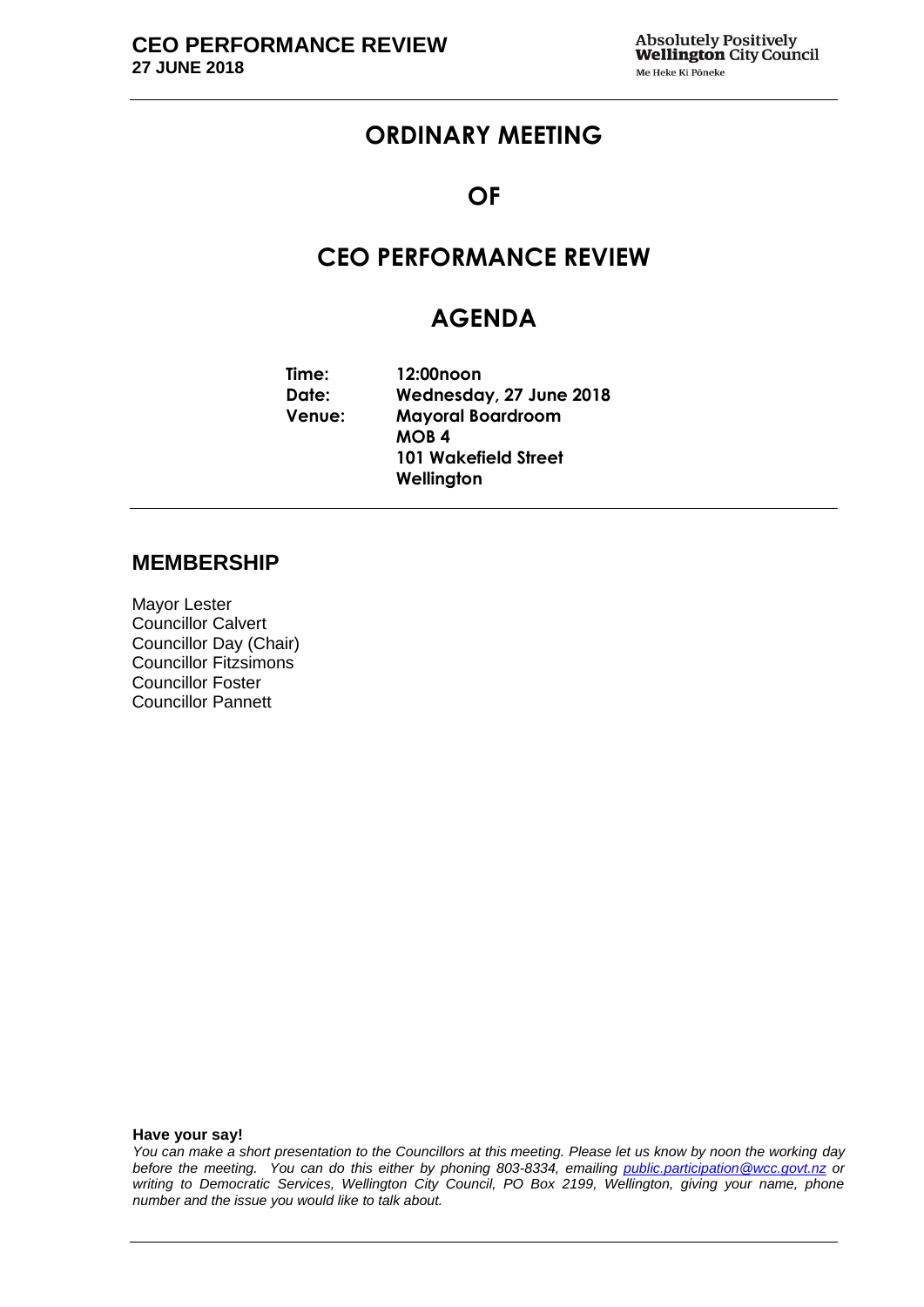# **AREA OF FOCUS**

The CEO Performance Review Committee will have responsibility for the effective monitoring of the Chief Executive Officer's performance and has the authority to undertake the annual remuneration review. The Committee also has the role of undertaking any review for the purposes of clause 35 schedule 7 LGA 2002, making a recommendation under clause 34 schedule 7 LGA 2002, and (if applicable) undertaking any recruitment and selection process, for recommendation to the Council.

**Quorum:** 3 members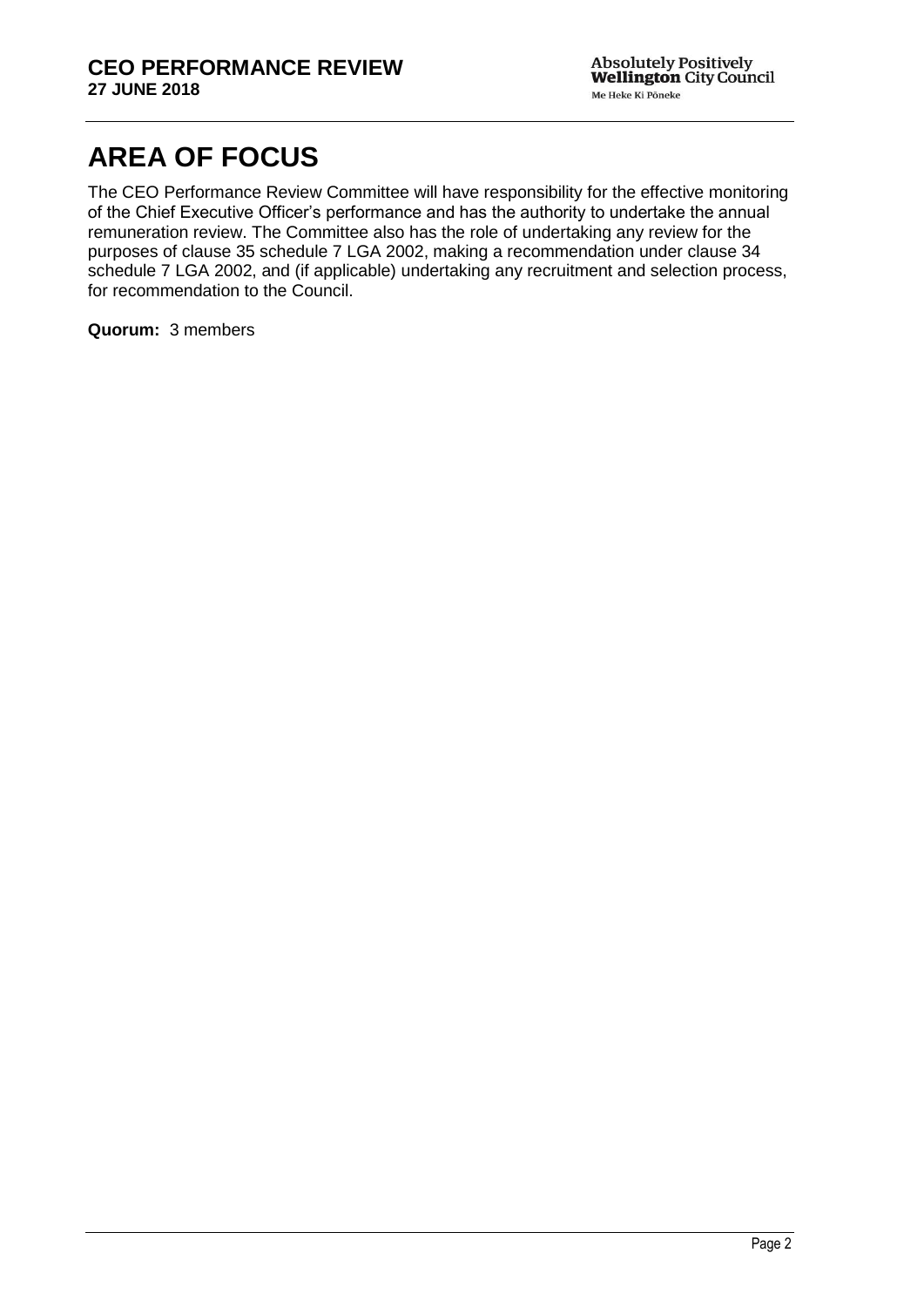# **TABLE OF CONTENTS 27 JUNE 2018**

|    | <b>Business</b><br>Page No.                                   |                |
|----|---------------------------------------------------------------|----------------|
|    |                                                               |                |
| 1. | <b>Meeting Conduct</b>                                        | 5              |
|    | 1.1 Apologies                                                 | 5              |
|    | 1.2 Conflict of Interest Declarations                         | 5              |
|    | 1.3 Confirmation of Minutes                                   | 5              |
|    | 1.4 Items not on the Agenda                                   | 5              |
|    | 1.5 Public Participation                                      | 5              |
| 2. | <b>Public Excluded</b>                                        | $\overline{7}$ |
|    | CEO Performance Plan for the 6, 12 and 18 month report<br>2.1 | 7              |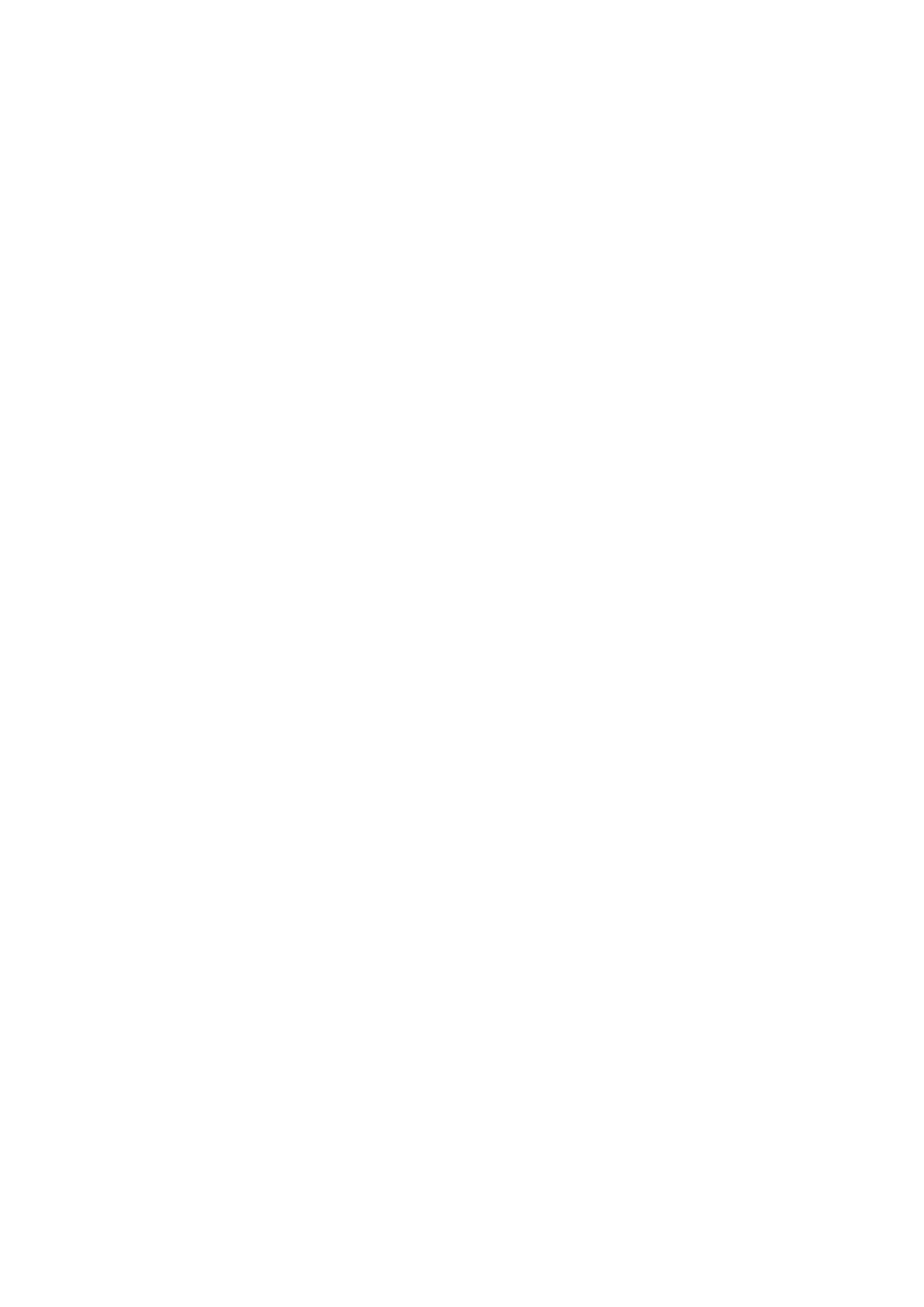# <span id="page-4-0"></span>**1 Meeting Conduct**

#### <span id="page-4-1"></span>**1.1 Apologies**

The Chairperson invites notice from members of apologies, including apologies for lateness and early departure from the meeting, where leave of absence has not previously been granted.

#### <span id="page-4-2"></span>**1.2 Conflict of Interest Declarations**

Members are reminded of the need to be vigilant to stand aside from decision making when a conflict arises between their role as a member and any private or other external interest they might have.

#### <span id="page-4-3"></span>**1.3 Confirmation of Minutes**

The minutes of the meeting held on 12 March 2018 will be put to the CEO Performance Review for confirmation.

#### <span id="page-4-5"></span>**1.4 Items not on the Agenda**

The Chairperson will give notice of items not on the agenda as follows:

#### *Matters Requiring Urgent Attention as Determined by Resolution of the CEO Performance Review.*

- 1. The reason why the item is not on the agenda; and
- 2. The reason why discussion of the item cannot be delayed until a subsequent meeting.

#### *Minor Matters relating to the General Business of the CEO Performance Review.*

No resolution, decision, or recommendation may be made in respect of the item except to refer it to a subsequent meeting of the CEO Performance Review for further discussion.

#### <span id="page-4-4"></span>**1.5 Public Participation**

A maximum of 60 minutes is set aside for public participation at the commencement of any meeting of the Council or committee that is open to the public. Under Standing Order 3.23.3 a written, oral or electronic application to address the meeting setting forth the subject, is required to be lodged with the Chief Executive by 12.00 noon of the working day prior to the meeting concerned, and subsequently approved by the Chairperson.